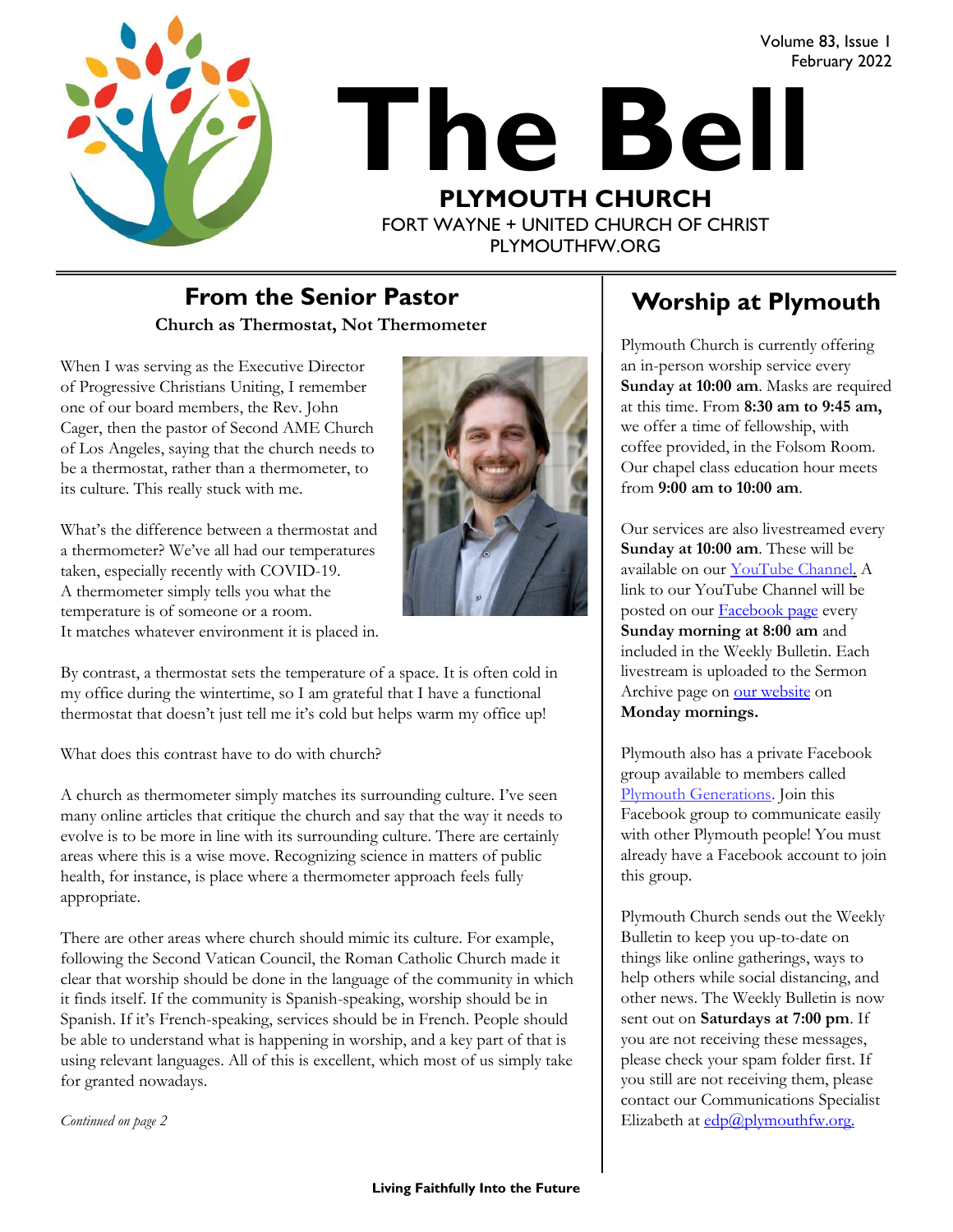#### *Continued from page 1.*

There are other appropriate ways to reflect our culture, such as occasionally using pop cultural references that people are broadly familiar with.

However, there are issues for which being a thermometer church has drawbacks. For instance, our dominant culture is largely losing the ability to concentrate for extended periods of time. The source of this change is unclear: whether it's social media saturation, plastic and heavy metal pollution in our drinking water, a combination of many factors, or something else entirely, it is clearly a reality. A thermostat solution would be to simply accept that reality and try and keep everything we do full of stimulation in order to keep people's attention. Things like silent centering prayer do not match that cultural ethos. Does that mean that centering prayer should be abandoned as not in tune with the cultural zeitgeist? I don't think so.

While needing to be sensitive of where people are, that does not mean that we need to stay there. That might mean helping people grow their concentration where possible, maybe not starting with 20 minutes of silent prayer for someone brand new to the practice, but starting with just 5 minutes, which may still feel like an eternity to someone not exposed to that much silence! But that's not an argument to avoid it, only to recognize the need to understand where people are at.

Finally, there are times where being a thermometer church demonstrates a rejection of the gospel. Probably the most egregious example of this is the conflation of loyalty to Jesus and loyalty to the United States.

Sometimes this can be in somewhat subtle, like demands for an American flag in the sanctuary (Praise Jesus that this was resolved years ago at Plymouth!). Other times it can be more overt, such as the bumper sticker, t-shirt, or billboard of the following image I occasionally see, which completely conflates the work of Jesus and the role of the United States in the world as a redemptive force for good:



The extreme of this would be things like the Patriot Church, which openly follows an idolatrous worship of the US. It is a thermometer church to the extreme.

But as Rev. Cager reminded me years ago, we need to be a thermostat to our culture. Setting the temperature of where it needs to go, pointing out: too cold, or too hot. Part of our role is showing our society where it is erring and offering an alternative trajectory.

That is not to say that a thermostat church will automatically or even inevitably be followed. But the activity of following Jesus, what I like to call "churching," can and should be a model that points our broader society in a better direction: towards an end to injustice and oppression, towards a love for our planet and our need to care for it, towards the inclusion and affirmation of those on the margins, and towards lives of nonviolence and service to others.

Do those values reflect our dominant culture? Not necessarily. Does that mean we should abandon them and mimic whatever seems to be the most popular? Not if we believe that Jesus' way is true, even if it isn't always popular, that it is lifegiving, even if it feels sometimes at odds with our dominant world.

Let us be a thermostat, an invitation to abundant life to our broader society, and in so doing be witnesses to good news.

Peace,

Rev. Dr. Timothy C. Murphy Senior Pastor and Teacher

<sup>&</sup>lt;sup>1</sup> Rev. Cager's use of this phrase was likely inspired by the Rev. Dr. Martin Luther King Jr.'s "Letter from a Birmingham Jail," which to my knowledge this image first appears.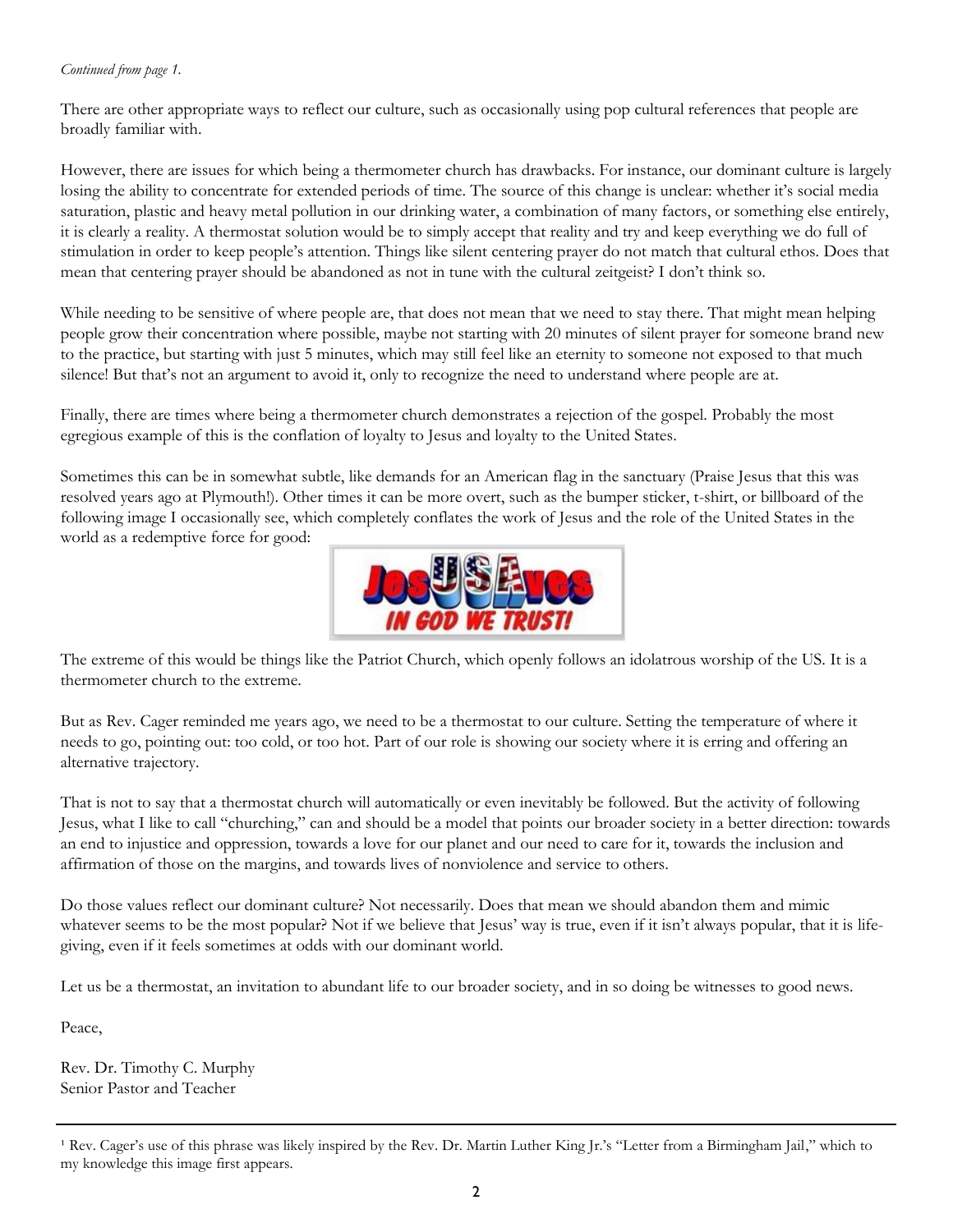### **From the Associate Pastor**



While I was in my pastoral search, one of the many things that attracted me to Plymouth Church was its four covenants. I was particularly intrigued by the Earthwise Covenant, as that was a designation within the UCC that I was not familiar with. I soon learned that being an Earthwise church meant not only that Plymouth had taken many steps to be more environmentally friendly, such as putting up solar panels and moving away from disposal paper and plastic products, but that the church had also taken bold steps to fight climate change, such as when it divested its financial investments from fossil fuel companies.

All of these steps have been good, but I'm excited to report that we are not resting on our laurels. We are moving forward with several new projects this spring that will help us lean into our Earthwise identity more deeply and effectively.

One of the biggest projects for 2022 is that we have established an environmental action team. This group was first formed as a result of a congregational survey about how people wanted to engage with various social issues. Environmental and climate change issues generated the most interest on that survey, and so we formed the group and began brainstorming how we might take action on issues of climate change here at Plymouth, in our local community, and even at the state level. The results of our brainstorming led us to three main areas of focus for 2022. First, we are continuing our relationship with Hoosier Interfaith Power and Light (HIPL) and will participate in their advocacy campaigns whenever possible. In early January, a number of action team members attended a virtual advocacy training hosted by HIPL and then contacted legislators the following week to advocate for keeping residential solar power affordable and accessible in the state of Indiana. We look forward to participating in more action campaigns throughout the year.

Second, we are working with staff from the Little River Wetlands Project on a project called 'Seed to Marsh' which will help cultivate native plants and ecological health in our local wetlands. This will be an ongoing and intergenerational project during the spring of 2022. See a related article on this project elsewhere in the Bell for more information!

Finally, members of the environmental action team are engaged in a series of one-on-one conversations about climate change with family, friends, neighbors, colleagues, and other members of Plymouth Church. Many grassroots activists agree that the best path to social change is by building relationships and creating organized networks of people who can be brought together for social action. These one-on-one conversations are our way of doing some preliminary grassroots organizing on the topic of climate change, and we are excited to see what comes out of our conversations. If you are interested in participating in one of these conversations with an action team member, please reach out and let me know!

Living into our identity as an Earthwise congregation has never been more urgent. We are in the midst of a worldwide climate crisis, and we need to cultivate resources for seeking social change, as well as cultivate within ourselves a spirituality that recognizes and embraces the divine in all of creation. I hope all Plymouth members can find a way to engage with this important covenant this spring and beyond! Peace,

Rev. Sara Ofner-Seals Associate Pastor

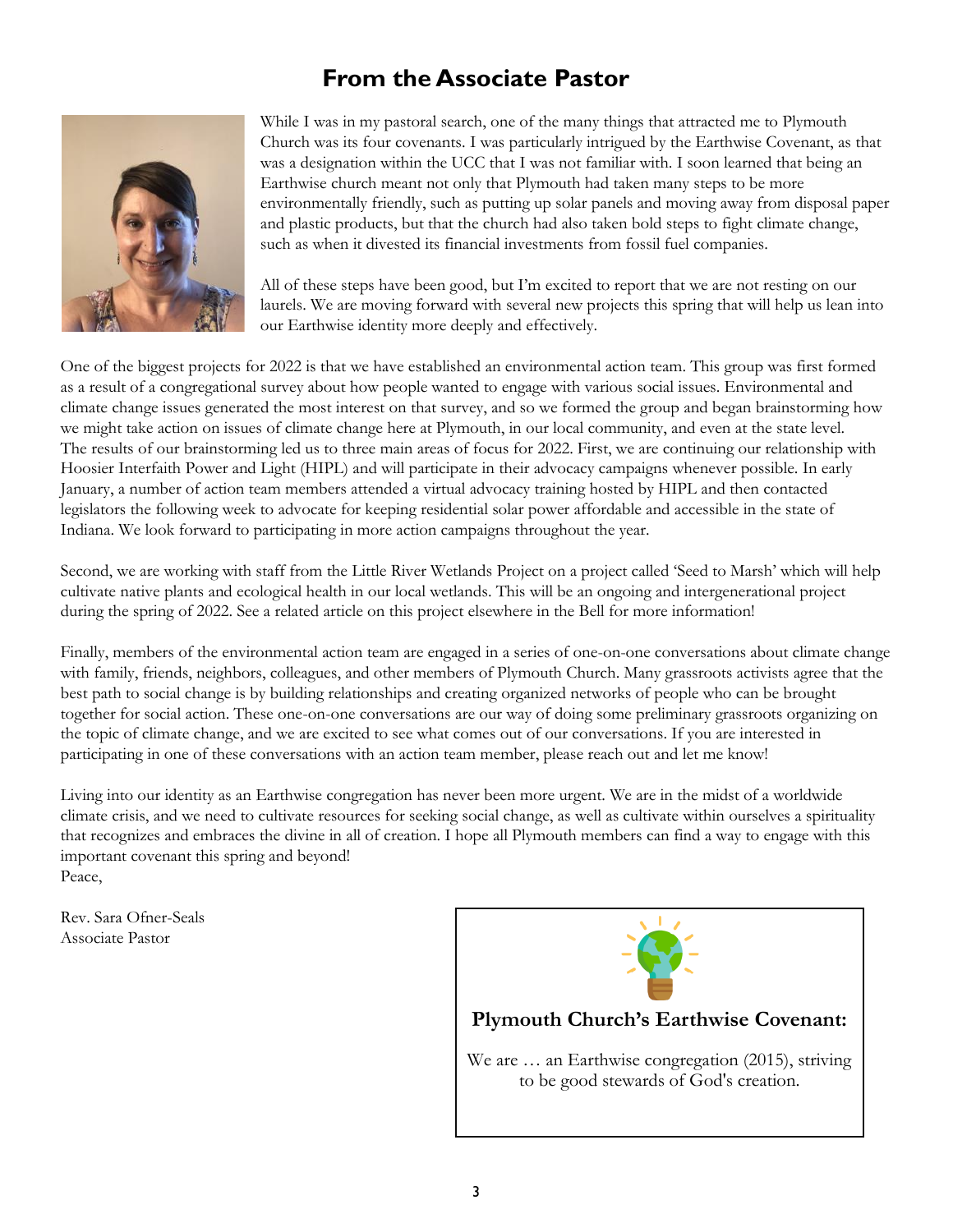### **John Pavlovitz at Plymouth Church**

It's hard to say how people, quotes, books, music, and news articles deposit themselves onto our social media pages. Many go by unnoticed, but some seem to grab us at a deeper level and demand our attention. So it was with pastor, writer, blogger John Pavlovitz.



#### John's blog, ["Stuff That Needs To Be](https://johnpavlovitz.com/)  [Said,"](https://johnpavlovitz.com/) (johnpavlovitz.com) continues to feed and challenge his readers including some in our Plymouth family with the

pressing concerns of our world today. His constant urging is to love more, draw wider circles of inclusion, and build bigger tables, not walls. Conversations within the Christian Education Board around reinvigorating and reenergizing Christ followers post-pandemic (yes, we were overhopeful), led to an accepted invitation for John Pavlovitz to come to Plymouth for two days of teaching, listening, sharing, and preaching March 19 and 20.

We are also inviting other congregations in Fort Wayne and around the state. First Presbyterian Church, Fort Wayne is partnering with us and will host a Saturday morning, 9:30 am to 11:30 am workshop, "Building A Bigger Table", at their church. John will be speaking at Plymouth at 6:30 pm Saturday evening, and again Sunday morning during our worship.

Pavlovitz has authored several books, including, *A Bigger Table. Hope and Other Superpowers: A Life-Affirming, Love-Defending, Butt-Kicking, World, Saving Manifesto* and *Stuff That Needs to Be Said: Essential Words on Life, Death, Faith, Politics, Love, and Giving a Damn*. His latest work is, *If God is Love, Don't Be a Jerk: Finding a Faith That Makes Us Better Humans.*

Shane Claiborne, author, activist, and cofounder of Red-Letter Christians (a guest of Indiana Center for Middle East Peace here at Plymouth three years ago), writes in the forward of John's latest book,

"John Pavlovitz is an artisan of words. He's a poet and a provocateur. Like the prophet Jeremiah, he's got a fire 'shut up in his bones' than has to come out. That fire is love. But the love he writes about is not the sentimental love of storybooks and fairy tales and greeting cards. It is the harsh and dreadful love that Dostoyevsky spoke of-the love that got the prophets killed, the love that led the freedom fighters to jail and the martyrs to be burned at the stake. The love John writes about is the love that keeps us up at night because there are folks still out on the streets while we have an extra room in our homes. It is the love that cuts with the precision of a surgeon's scalpel, because before we can get better, we have to cut out the cancer that made us sick."

The workshop is \$15, and all other events are free to attend, but registration is required for the Saturday events. Eventbrite registration is available at the links below. COVID-19 restrictions at the time of these events will determine a safe number of attendees permitted, so don't wait to register!

### **John Pavlovitz Schedule of Events**

#### **"Building a Bigger Table" Workshop with John Pavlovitz**

Saturday, March 19 | 9:30 am - 11:30 am First Presbyterian Church 300 W. Wayne St., Fort Wayne, IN 46802 Tickets: \$15 | Register [here](https://www.eventbrite.com/e/building-a-bigger-table-a-workshop-with-john-pavlovitz-tickets-239150494567?aff=ebdsoporgprofile)

#### **An Evening with John Pavlovitz**

Saturday, March 19 | 6:30 pm - 8:30 pm Plymouth Church 501 W Berry St., Fort Wayne, IN 46802 Free | Register [here](https://www.eventbrite.com/e/an-evening-with-john-pavlovitz-tickets-260351587607)

#### **Sunday Worship Service with Guest Preacher John Pavlovitz** Sunday, March 20 | 10:00 am Plymouth Church 501 W Berry St., Fort Wayne, IN 46802 Free | No registration needed

**Payment Information for Workshop: Online Payment:** Participants are encouraged to make their payments via the "Contribute" page of the Plymouth Church website (linked [here\)](https://www.plymouthfw.org/donate) to avoid Eventbrite fees. Click the "Donate" button and find "John Pavlovitz Workshop."

**Cash/Check:** Please write checks out to Plymouth Congregational Church **and**  write "Pavlovitz Workshop" on the memo line. Please indicate your cash/check is for the Pavlovitz Workshop. Payment can be sent prior to the event or can be given at the door.

If you have any questions regarding the event, please call the church office at (260) 423-9424 or email Elizabeth Pruitt, Plymouth's Communications Specialist, at edp@plymouthfw.org.

To learn more and stay updated, follow:

[Plymouth Church's Facebook](https://www.facebook.com/plymouthchurchfw) fb.com/plymouthchurchfw

[John Pavlovitz's Facebook](https://www.facebook.com/johnpavlovitzofficial) fb.com/johnpavlovitzofficial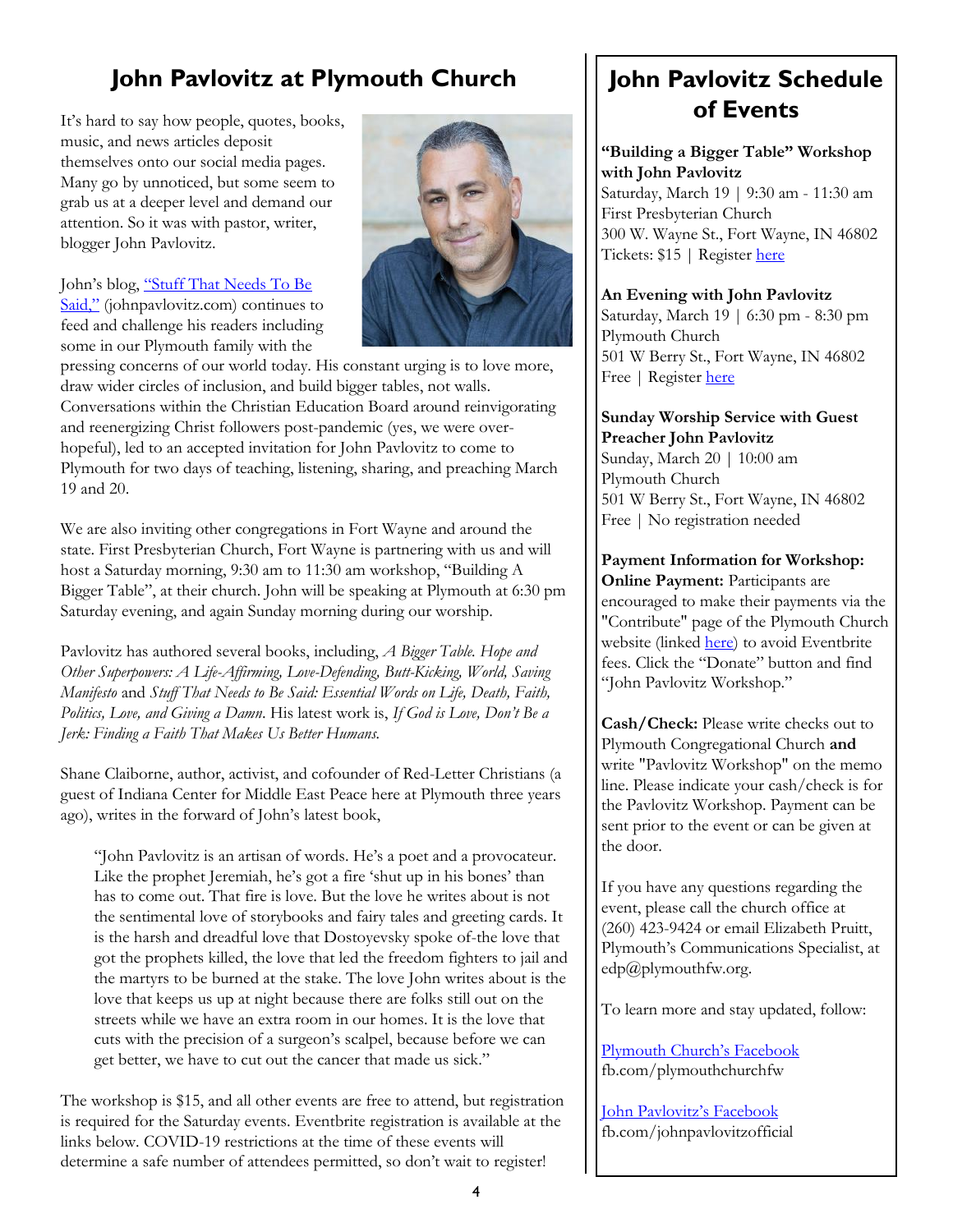### **Embracing Evangelism – the Word and the Work**

In 2017, when I was asked to join the Evangelism & Marketing Board, my initial response was a sort of internal panic – a fight or flight response, really. My first coherent thought was, "There is no way I'm going to go out and try to convert people," which, of course, was a silly thing to worry about in the context of our Plymouth home. But I imagine for a lot of us here at Plymouth, and for many other progressive Christians, the word "evangelism" causes a mental or emotional flinch, an almost instinctive backing away. And it's a shame.

Certainly, there is cause for such a reaction. Too many people bear the scars of abuse or bigotry and hatred wielded as "righteous" weapons of faith by folks practicing a conservative evangelical form of Christianity. Others have been ambushed too many times by evangelists trying to browbeat people into being saved by Jesus to take evangelism seriously as good and valid Christian work. And still others reject evangelism based on experiences with those who embrace the label of evangelist but do a lot more talking about Jesus than following in the way of Jesus. All of this makes it easy to ignore the word once we decide we have no desire to be associated with a particular tradition we have experienced as hypocritical and/or harmful.

But the heart of evangelism is action – "to bring a good message." We know that the good message in question is along the lines of Jesus' mission statement at the start of his ministry, taken from Isaiah: "…to bring good news to the poor…to proclaim release to the captives and recovery of sight to the blind, to let the oppressed go free, to proclaim the year of the Lord's favor." And we know that, in addition to teaching and preaching, Jesus acted in a way that healed, liberated, and nourished people of every walk of life and from a variety of religious and cultural traditions. Jesus didn't simply speak the message, but made it manifest in tangible ways. And it was good.

Isn't this the work that we must embrace as followers of Christ, not just individually, but together as a church?



*Collections for the October Supply Drive for Afghan refugee families by the E&M board.*

This is the question that the Evangelism & Marketing Board has been considering with real intention in the past few years, and we find ourselves leaning into the evangelism portion of our role and hoping to bring our whole Plymouth family along. Our monthly supply drives and the community pantry have been the most obvious change in our approach to our work. Your contributions have helped feed and clothe people, get kids supplied for school, keep our partner school clean and safe during two years of plague, and so much more. You are helping Plymouth manifest the good news in the community – you're evangelists! This year we want to improve accessibility for participation in Plymouth's evangelism – and get this beloved body of Christ more active outside our own walls – so we are working to organize service and volunteer activities in the community that will be free for participants. While we have some ideas of our own to get started on, we welcome suggestions for service projects you'd be interested in (email us at plymoutheandm $(\widehat{\boldsymbol{a}})$ gmail.com).

Finally, we want to remind everyone that Tapping Into Faith is a really good time, and gets even more fun with more people. It's free, with appetizers provided, and open to anyone who is able and willing to join us. We share stories from our lives, ask questions and stumble towards potential and partial answers, and provide a safe space to talk about faith (and doubt) with no judgment. Feel free to bring friends with you, no matter their tradition. The only purpose is community – not upholding particular doctrines or interpretations, just extending our "you and your questions are welcome here" beyond Sunday morning announcements. Join us in the party room at Mad Anthony Brewing on the last Monday of every month at 7:30 pm.

Let's reclaim the word evangelism and dig into the work and joy of it together.

Peace,

January Simpson Evangelism and Marketing Board Chair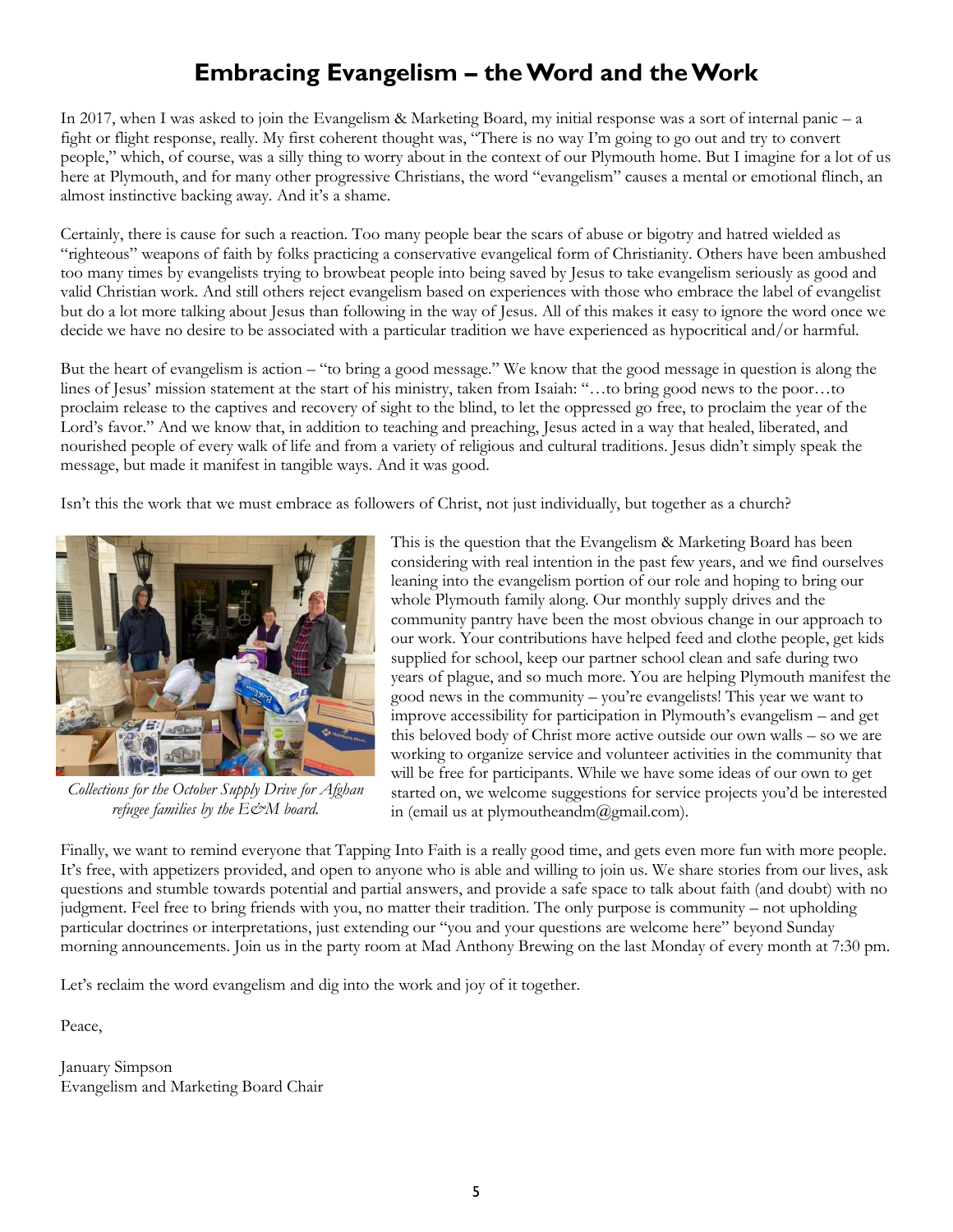### **Growing Hope Globally: Feeding the Hungry**

In the Spring of 2004, Rev. Ruth E. Phillips and John Whitebread returned from a conference all excited! They had just heard Norm Braksick share stories and details about a mission project called Food Resource Bank. They cornered my husband, Doug, and asked if he would be interested in bringing this idea to Plymouth. Norm was scheduled to present here during an upcoming Sunday.

When we walked into church that day, Doug commented "I know that man… he called on me at Central Soya." At the same time, after we had taken communion, Norm whispered to John Gardner, "Is that Doug Cunningham?" What followed was a reunion of old business friends.

Pairing a "city church" with a "country" church, all as part of growing a crop to feed the hungry: Norm's enthusiasm and passion was contagious! By the end of that Sunday, Plymouth had over \$2000 in pledges! The first one was made by Norm himself!

What followed was a connection between Salem Church in Magley, IN and Plymouth. They had farmers who would donate the land, plant, and harvest the corn. Our job was to raise money to help cover the expenses. The profit would then go to a mission project decided upon by both churches. The mission was to help provide life sustaining food security in developing countries.

During the Fall and Winter, we visited back and forth and by Spring we were ready to go! With several Plymouth members on board, we invaded Kent Girod's workshop: a large sign was created to be placed on the designated land, and we were up and running. The first crop was planted (2005) and plans were made for our first harvest celebration! Doug made several roads trips that growing season to check on the crop and visit with the farmers.

Over the past 18 years, it has been amazing to watch our mission villages go from the women walking often two miles to carry water to the introduction of rain barrels. It was inspiring to see a greater variety of crops grown as different farming techniques, soil preparation, community seed banks, and nutrition training were introduced, to just name a few of the changes!

Chickens and goats were offered and with it the ability not only to provide food but also to "pass on the gift." It was an expectation of all who accepted the help. This is one thing in particular that I found most rewarding! We have now reached over one million people, with still many to go!

Things have changed: the name is now Growing Hope Globally, and our partner churches are now Peace and Pleasant Chapel, but what hasn't changed is the need to feed the hungry! Feeding the hungry has no expiration date! It keeps me connected! How about you?

Gale Cunningham



*The first Growing Hope Globally sign in 2005.*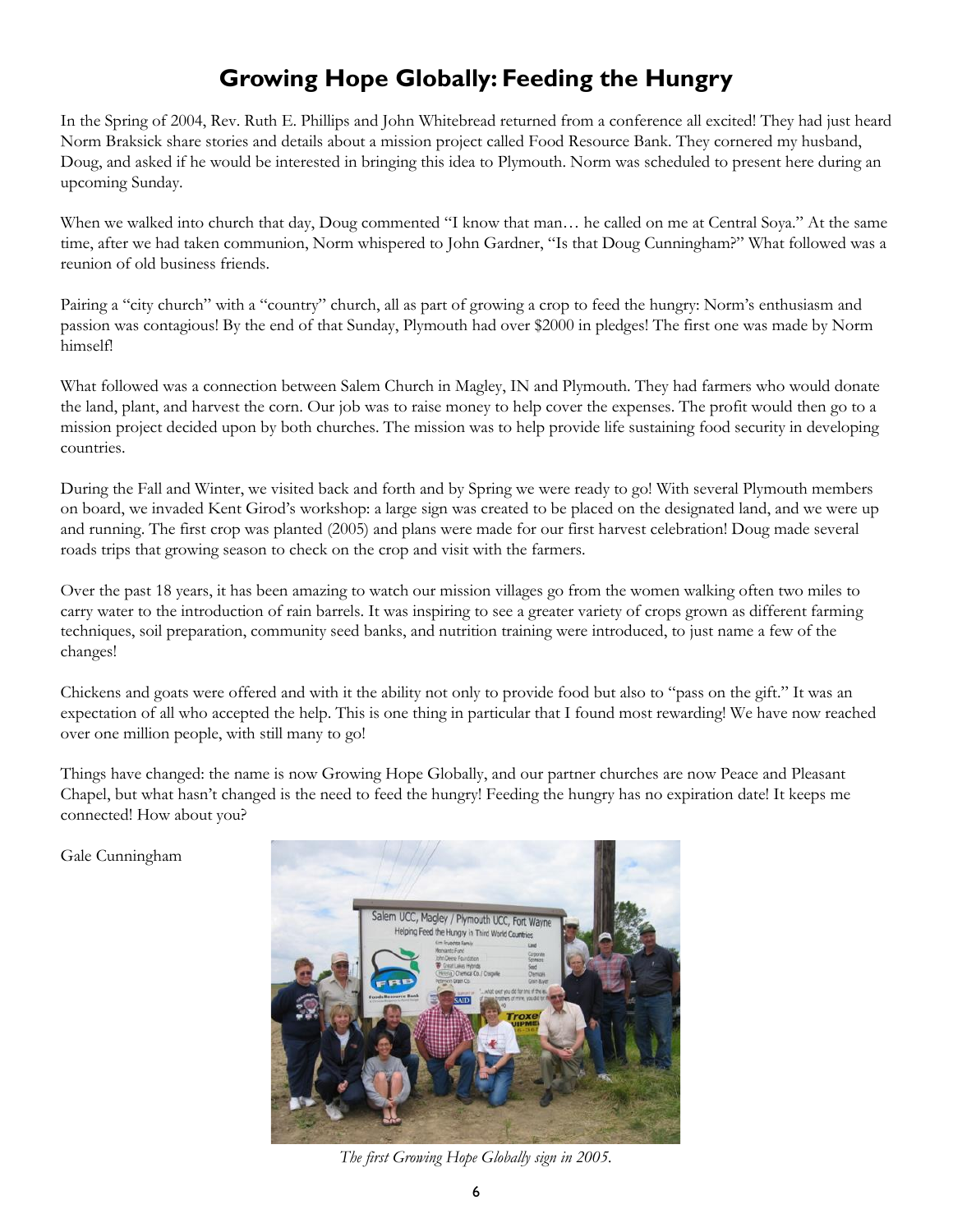### **Why I Chose Plymouth: Wayne Peterson-Stephan**



Hello everyone! I'm Wayne Peterson-Stephan and I recently joined the wonderful Plymouth Church family. I have had a long journey to get to the United Church of Christ and Plymouth church. As a member of the LGBTQ+ community, finding a church family can be a challenge in rural northeast Indiana. Before coming to Plymouth, I was a member of the United Methodist Church, first in Huntington and then in Auburn, as a youth director for the church.

There is a lot that I love about the United Methodist church, but my struggle has constantly been joining faith communities that are affirming, but still have a glass ceiling for members of the LGBTQ+ community. This was my experience in the United Methodist churches that I came from. While the individual churches were very affirming and inclusive, the denominational rules prevented me from seeking ordination

within the denomination. It was very hard to exist in a faith community where I can take communion, be baptized, serve in worship, and even be on staff, but not be ordained.

So, I began to explore other denominations and churches. That was when I came across the United Church of Christ. As I explored more about the denomination, I was delighted to find the UCC's strong stances on inclusion and social justice. A denomination that for years has been drawing the circle wider, including women and minorities as people who are fully able to serve in all areas of the church, including ordained ministry.

Then began my search for a place that would be my church home, which is when I came across Plymouth. I had heard of Plymouth because of its reputation for inclusion within the community, and after viewing the website and reading the four covenants, I knew I had to check it out. I began by watching online and was very connected to a church who seemed to have a clear and unapologetic identity. The four covenants were repeated each Sunday and the sermons were bold and matched the identity of the church. I could tell immediately that this church had a purpose and direction and that it was truly a united body of Christ.

I then began to attend in-person services and there was an immediate warmth and welcome that I experienced from multiple members of the church and the pastors. Between the welcoming community and the church's strong identity, I felt like I had found my spiritual home. This was a place that I knew would be safe and empowering. A place where I could give myself completely, to serve the Kingdom of God well, and likewise be challenged to grow and thrive spiritually. I also loved the diversity that I experienced, from orientations, to ages, to races, to capabilities. Everyone exists together, without having to hide or feel diminished.

So, I would like to extend a sincere thank you to everyone, for your warm welcome and for embodying the love of God toward me, my family and this community!

### **New Books in the Library**

The Library Committee is excited to announce that there are a variety of new books in the Louise Folsom Memorial Library, as well as a number of books coming soon! After a group of volunteers surveyed our current inventory and discovered that there were very few books written by authors of color, Rev. Timothy and Rev. Sara curated a list of books by Black authors that they believed would be good additions to our collection.

Some of the new books include classics such as *Why We Can't Wait*, by Martin Luther King Jr. and *I Know Why the Caged Bird Sings*, by Maya Angelou, as well as newer titles like *The Cross and the Lynching Tree*, by James Cone and *Caste*, by Elizabeth Wilkerson.

Many of these new books are on display in the Folsom room, ready to be checked out. This work will continue as we seek to add other authors of color to our collection. As the year progresses, be sure to take a look, and happy reading!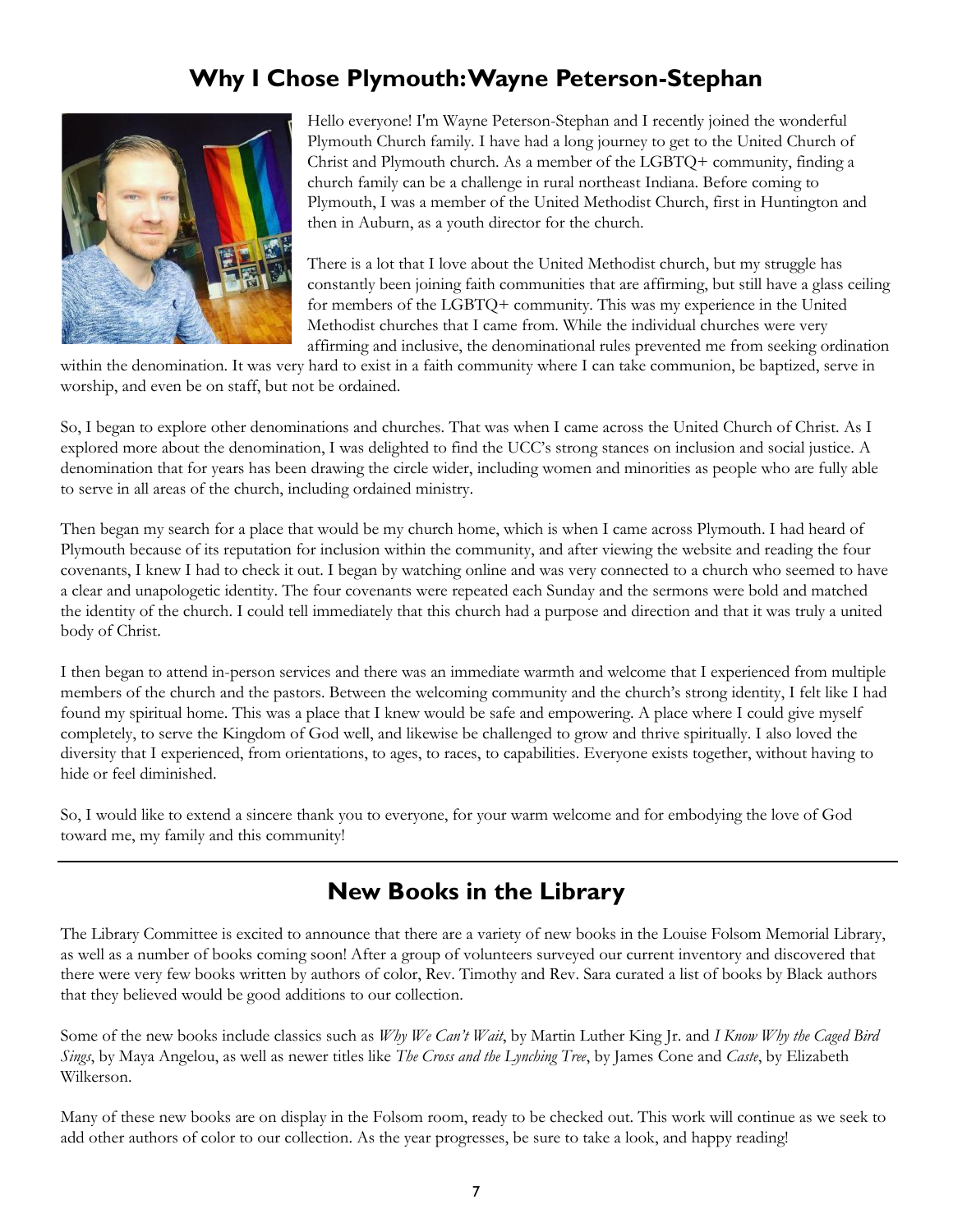### **Plymouth Music Series Resumes Concerts in 2022**

The uptick in COVID-19 cases in our region made it difficult to plan concerts last fall. Thankfully, things seem to be improving and, therefore, we are happy to announce that we are again presenting concerts for both in-person and livestream audiences.

**We need your help.** We are asking you to donate generously to help us continue presenting opportunities for cultural enrichment during these difficult times. Your generosity last season made it possible for us to produce some wonderful programs that are still available to audiences via YouTube. These lasting experiences are enriching audiences even today!

**The Arts Matter.** As you know, the pandemic has impacted one of the most precious resources in our country: our musicians. Over 75% are either underemployed or unemployed, and that reality is quite evident here in northeast Indiana. Many of the instrumental and vocal musicians in our community have been struggling for work. Please know that our priority is to create programs that provide opportunities for local musicians to earn a living and enrich us with their talent.

As you are adding these dates to your calendar, be sure to send us a note of encouragement and, if you are able, a donation!

Keep an eye on the Plymouth social medias for any further updates and announcements about Plymouth Music Series concerts!

Many thanks,

Maestro Robert Nance Director of Music

### **Plymouth Music Series Upcoming Spring Concerts**

#### **March 6, 2022 - 4:00 pm PETER AND THE WOLF at the ORGAN**

Robert Nance, Organist: Janice Furtner, Narrator

*This program features Prokoviev's famous "Peter and the Wolf" transcribed for the organ and performed by Robert Nance at the Allen Renaissance Digital Concert Organ and Janice Furtner narrating. This program takes place in the sanctuary and is designed for children of all ages!*

#### **April 3, 2022 - 4:00 pm JOSIAH LUND, PIANO**

*On the outstanding Steinway grand piano in the sanctuary of Plymouth Church, pianist Josiah Lund will perform a dynamic recital of music by Handel, Beethoven, Bartok and Rachmaninoff.*

#### **June 5, 2022 - 4:00 pm NEW ORLEANS JAZZ PENTECOST CELEBRATION**

*Plymouth has hosted a New Orleans styled Worship Service on Pentecost for nearly two decades. This year, we move the celebration outside to the parking lot on the corner of Berry and Fairfield Avenues. Join us for this festive musical celebration!*

#### **Past Concert:**

#### **WE ARE THE DREAM**

Commemorating the Life & Legacy of Dr. Martin Luther King, Jr. *This program is now available for viewing on our YouTube channel, [www.youtube.com/](http://www.youtube.com/plymouthchurchfw) [plymouthchurchfw.](http://www.youtube.com/plymouthchurchfw)*



#### **Concert Information**

- All concerts are free and open to the public in-person and via livestream on YouTube when possible. [www.youtube.com/](http://www.youtube.com/plymouthchurchfw) [plymouthchurchfw.](http://www.youtube.com/plymouthchurchfw)
- Outdoor concerts are in-person only and will not have a livestream option.
- View the Plymouth Music Series webpage for updates and more information: [www.plymouthfw.org/plymouth-music](https://www.plymouthfw.org/plymouth-music-series)[series](https://www.plymouthfw.org/plymouth-music-series)
- Donations are appreciated via [www.plymouthfw.org/](http://www.plymouthfw.org/donate) [donate](http://www.plymouthfw.org/donate) and select "Music Series"
- Watch for information on the summer season featuring the musical **Cotton Patch Gospel** and a **Carole King Tribute**!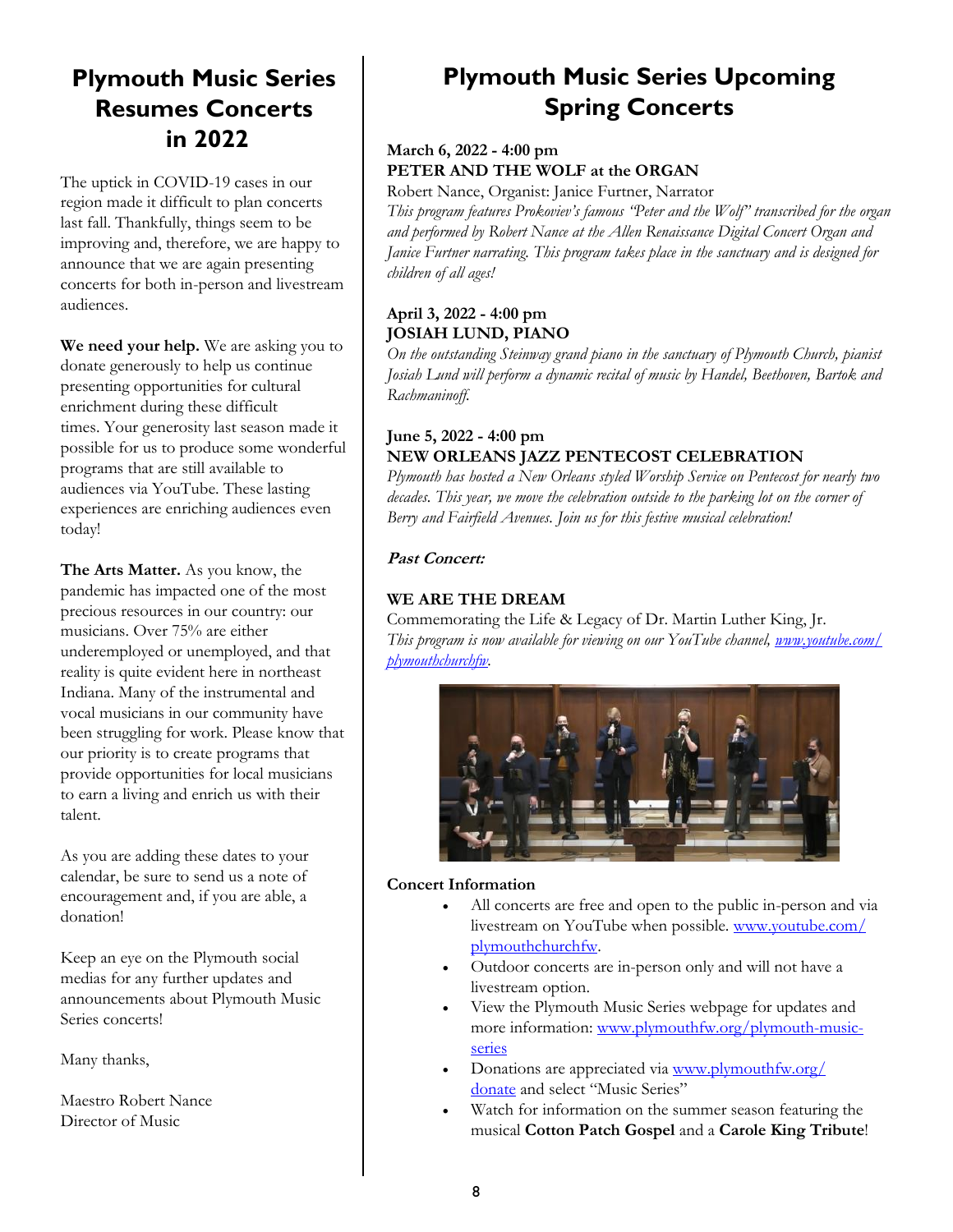

### **WE ARE THE EARTH**

### **Environmental Justice: A Moral Imperative (Global, National, Local)**

**An Earth Day 2022 Conference sponsored by Indiana Center for Middle East Peace** 

Indiana Center for Middle East Peace is hosting an Earth Day 2022 conference, entitled WE ARE THE EARTH - Environmental Justice: A Moral Imperative (Global, National, Local) on Saturday, April 23, 9:00 am - 4:00 pm at Plymouth Congregational Church.

Individual registrations are \$20 per person; you can become a Partner for \$150. Being a Partner includes: (1) conference registration; (2) program mention; (3) reception with our keynote speakers; and (4) a copy of Rev. Liz Theoharis's book, *We Cry Justice: Reading the Bible with the Poor People's Campaign.*

#### **Keynote Speakers:**

**Malik Kenyatta Yakini**, Co-founder and Executive Director of the Detroit Black Community Food Security Network (DBCFSN) and a long-time partner of the Sustainable Food Systems Initiative (SFSI). DBCFSN operates a seven-acre urban farm and spearheads the Detroit People's Food Co-op, a cooperative grocery store in Detroit's North End. He is also co-founder of the National Black Food and Justice Alliance.

**Rev. Dr. Liz Theoharis,** Co-Chair of the Poor People's Campaign: A National Call for Moral Revival with Rev. Dr. William J. Barber II and the Director of the Kairos Center for Religions, Rights, and Social Justice at Union Theological Seminary, New York City. Accolades include: 30th Annual Freedom Award by the National Civil Rights Museum (2021); one of 15 Faith Leaders to Watch by the Center for American Progress (2020); one of 11 Women Shaping the Church by Sojourners (2019).

#### **WE ARE THE EARTH - Environmental Justice: A Moral Imperative (Global, National, Local)**

Saturday, April 23 | 9:00 am - 4:00 pm Plymouth Congregational Church 501 W Berry St. Fort Wayne, IN 46802

**Individual Registration:** \$20 **Become a Partner:** \$150 Light lunch provided | Masks required

Questions? Contact Linda Kerr at linda.kerr72@gmail.com or (260) 341-2796

indianacmep.org | fb.com/IndianaCMEP

In addition to the keynote speakers, there will be three workshop times, with six organizations from which to choose: Hoosier Interfaith Power and Light, Poor People's Campaign – NE Indiana Chapter, Little River Wetlands Project, Sierra Club, Midwest Building Decarbonization Coalition, and Ephraim Smiley's Renaissance Pointe Urban Farm.

Light vegetarian soup lunch and displays from local environmental justice groups. Come for all day or part of the day – keynote speakers, workshops, displays, and lunch included. Masks are required.

**TO REGISTER:** (1) Check our ICMEP Website (indianacmep.org); (2) Send a check to: ICMEP, PO Box 12005, Fort Wayne, IN, 46862; or for information, contact Linda Kerr (linda.kerr72@gmail.com, 260-341-2796)

#### **About Indiana Center for Middle East Peace (ICMEP)**

ICMEP is an independent non-sectarian center dedicated to educating for peace, justice, and inter-cultural understanding locally and globally. Our ultimate goal is a more educated citizenry regarding the significant issues in the critical regions of the world, especially the Middle East, that impact the entire globe. (Source: icmep.org)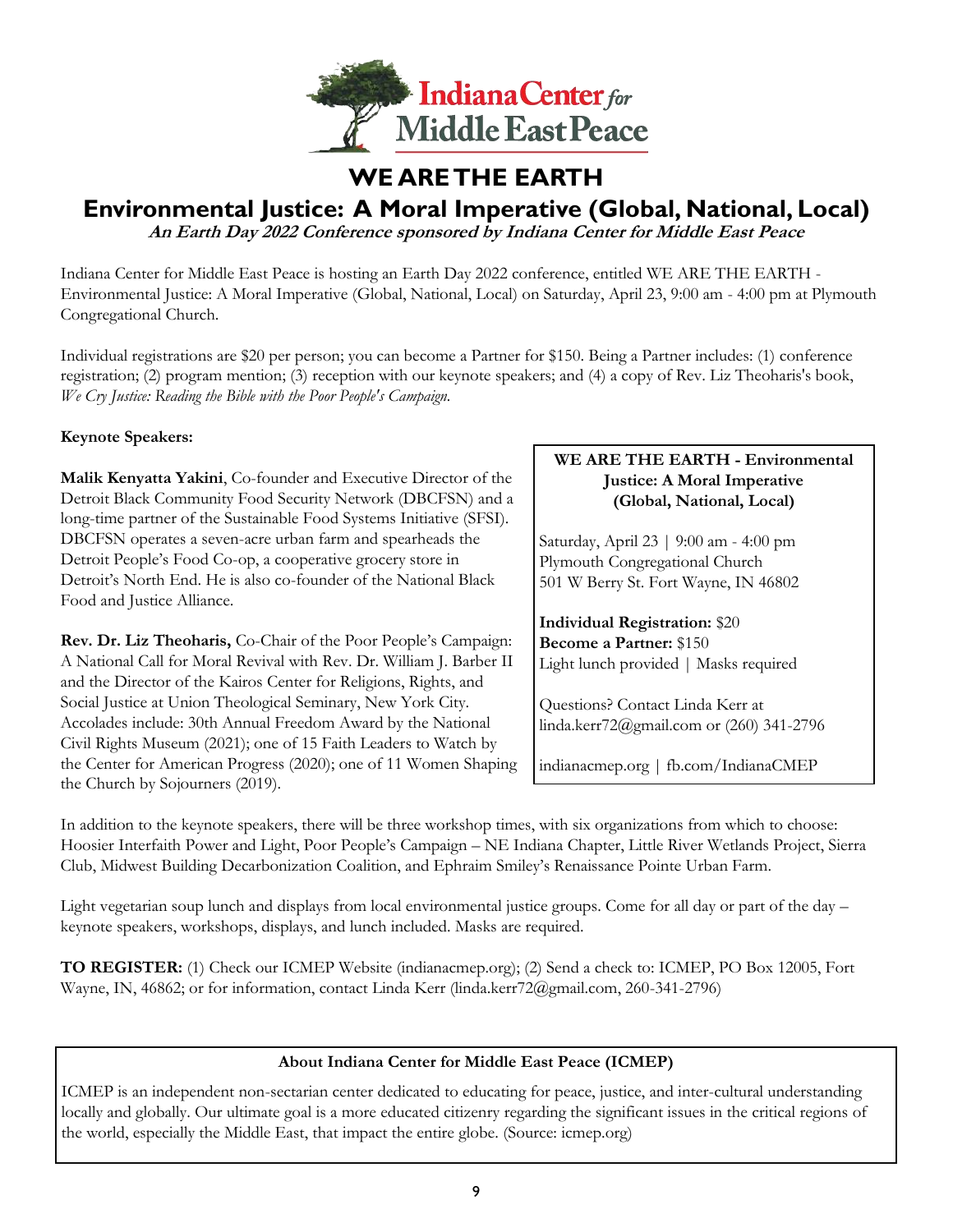

### **Seed to Marsh Project**

The Environmental Action Team, in cooperation with Little River Wetlands Project (LRWP), invites Plymouth Church people of all ages to help promote a healthier, greener environment.

On Sunday, February 20, we kick off a multi-part series called the Seed-to-Marsh project. We'll learn about wetland restoration and the importance of using native plants. After a light lunch provided by Congregational Life, we'll make a MESS sorting and stratifying seeds for future planting. The program will take place in the Folsom room starting at 11:15 am.

On Sunday, March 20, we'll meet at the barn in Eagle Marsh to see first-hand how restoring wetlands and planting native plants create a wonderful environment for a variety of animals. (If the weather cooperates, we may hear chorus frogs and see migrating ducks.) We'll plant seeds in flats and bring some back to the church to nurture.

In subsequent sessions we'll see changing seasons on the marsh and follow through with the Seed-to-Marsh project by planting our seedlings at the marsh itself!

Questions? Contact Jan Gibson at gibsontjg@frontier.com

## **An Update on** *The Bell*

*The Bell* has been a long-standing publication of Plymouth Church, keeping members informed on the activities that go on both in and out of church. The publication has seen many formatting changes, most recently moving from a physical mailing to a digital format, but the content of *The Bell* has remained mostly consistent. In 2022, that's about to change.

During the COVID-19 pandemic, Plymouth switched to a digital weekly bulletin that is emailed to over 400 members and attendees. The digital weekly bulletin has continued into 2022 and has reduced the cost of paper and ink substantially, which is not only good for the church's budget, but great for the environment!

When the digital weekly bulletin began, the office staff began to realize *The Bell* had become a reiteration of the contents in the bulletin. The idea of changing the contents of *The Bell* so it could be its own unique publication began to be discussed. This issue is the first transitional *Bell* newsletter.

*The Bell* will now be more article-based than announcement-based and be released quarterly as opposed to six times a year. This is a way to discover how Plymouth members and boards are making an impact within the church and community in accordance with our mission and covenants. Articles like the ones you've seen in this issue of *The Bell* will be featured quarterly, while some information you've become accustomed to seeing will be reserved for the weekly digital bulletin.

Information that will no longer be included in *The Bell*:

- **Birthdays**
- Sympathies & Births
- In Our Prayers
- Event Announcements without an accompanying article

This does not mean this information is gone forever. Birthdays, sympathy/ birth notes, the prayer list, and event announcements will remain in the digital bulletin. The bulletin is added to the Bulletin Archive page of the Plymouth website every Monday, which can be found at [www.plymouthfw.org/bulletin.](http://www.plymouthfw.org/bulletin) 

If you have a passion you'd like to share in *The Bell* that furthers Plymouth's mission and/or covenants, or you are having trouble receiving the digital bulletin via email, please email Elizabeth Pruitt, Communications Specialist, at edp@plymouthfw.org.